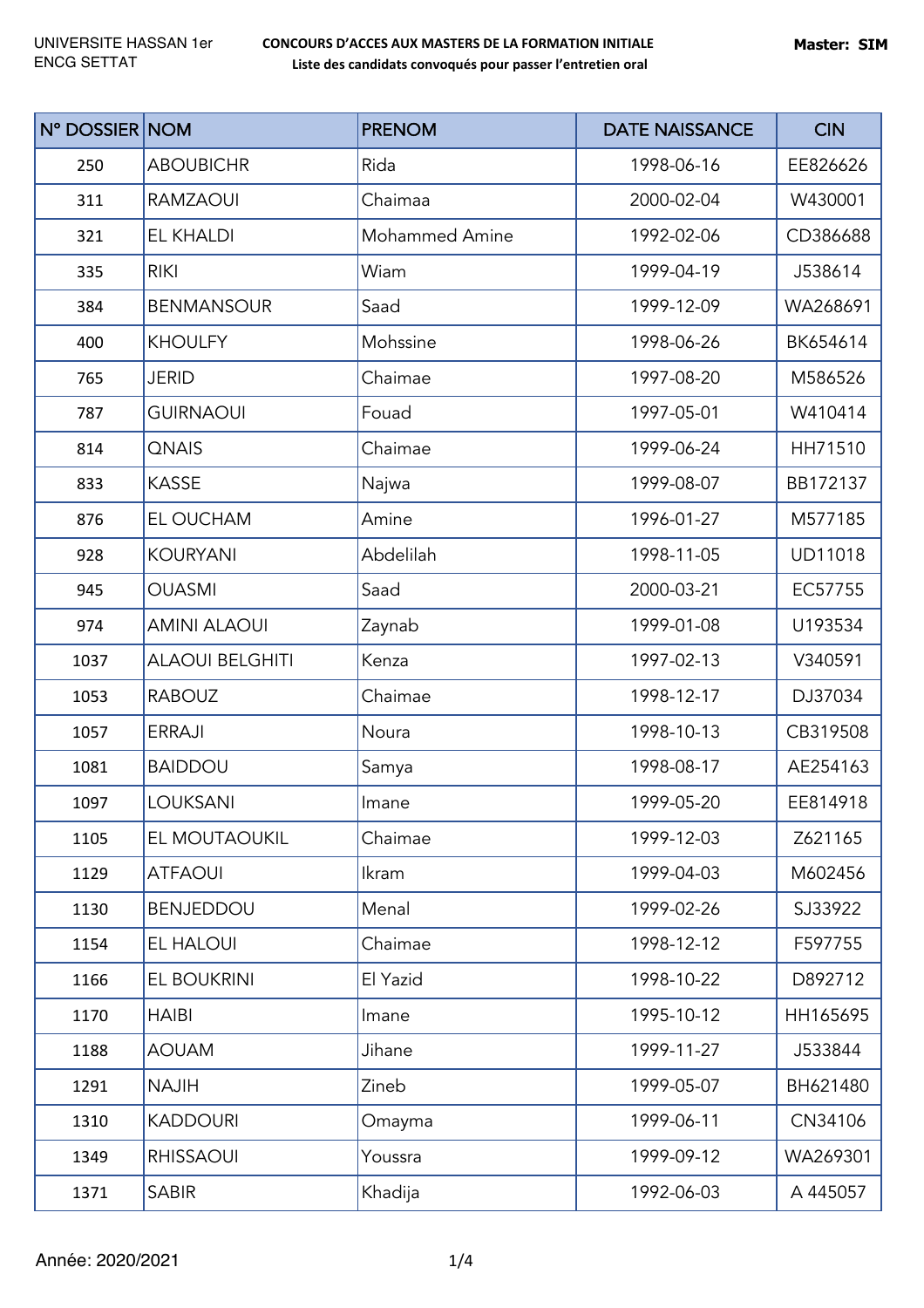| N° DOSSIER NOM |                    | <b>PRENOM</b> | <b>DATE NAISSANCE</b> | <b>CIN</b> |
|----------------|--------------------|---------------|-----------------------|------------|
| 1385           | <b>RAHBIB</b>      | Selma         | 1999-08-29            | Q338628    |
| 1401           | <b>CHORAICHI</b>   | Amine         | 1998-09-14            | W419824    |
| 1416           | <b>LAMSADDEK</b>   | Houda         | 1998-08-26            | BL147318   |
| 1418           | <b>AIT MOUNA</b>   | Oumaima       | 1998-01-26            | EE846097   |
| 1431           | <b>BENCHOUK</b>    | Amina         | 1998-05-29            | EE 637849  |
| 1474           | <b>HASNAOUI</b>    | Douaa         | 1999-09-09            | AS2739     |
| 1478           | <b>RAHMAOUY</b>    | Abderazaq     | 1999-07-20            | CN35139    |
| 1651           | <b>ABACHE</b>      | Oumaima       | 2000-03-03            | AA84709    |
| 1652           | <b>ES-SALHI</b>    | Abdelghani    | 1980-04-10            | P204788    |
| 1664           | RAHMANI EL ALAOUI  | Marwa         | 30/01/1999            | VA137234   |
| 1705           | <b>NASRI</b>       | Soukaina      | 1999-01-05            | J532654    |
| 1729           | <b>TAZI HEMIDA</b> | Hala          | 1999-01-04            | CD471951   |
| 1740           | <b>ELOMARY</b>     | Khaoula       | 1999-02-08            | CD471537   |
| 1800           | <b>LYACOUBI</b>    | Ayah          | 1999-05-21            | AD263277   |
| 1805           | <b>FRASTAOUI</b>   | Boutayna      | 1999-07-21            | 31000      |
| 1813           | <b>BRICHICH</b>    | Houda         | 1999-02-24            | D885447    |
| 1904           | <b>BENTAYA</b>     | Lamyae        | 1998-01-25            | U 193609   |
| 1908           | <b>KAMRI</b>       | Meryeme       | 1999-04-03            | EA220262   |
| 1932           | JAAFARI            | Salah Eddine  | 1994-12-02            | WA213680   |
| 2012           | ABASSOUFIANE       | Anass         | 1999-08-17            | EE846488   |
| 2046           | ALI BABA           | Yassine       | 1999-09-28            | BK660608   |
| 2060           | <b>NAKAL</b>       | Hajar         | 1999-12-04            | WA269002   |
| 2065           | EL IDRISSI         | Issam         | 1999-03-28            | MC286601   |
| 2090           | <b>BOURABA</b>     | Youssef       | 1997-11-07            | Q326052    |
| 2101           | <b>AIT ADDI</b>    | Imane         | 1999-06-20            | AA78851    |
| 2103           | <b>DIBT</b>        | Nouhayla      | 2000-04-05            | BL154027   |
| 2104           | <b>GUERRARA</b>    | Siham         | 2000-03-25            | BB181028   |
| 2133           | <b>HADAOUA</b>     | Lamina        | 1998-06-05            | SH191902   |
| 2145           | <b>JOBRANE</b>     | Yahya         | 1999-09-06            | W 433891   |
| 2166           | <b>KAMEL</b>       | Hajar         | 1999-10-17            | WA262799   |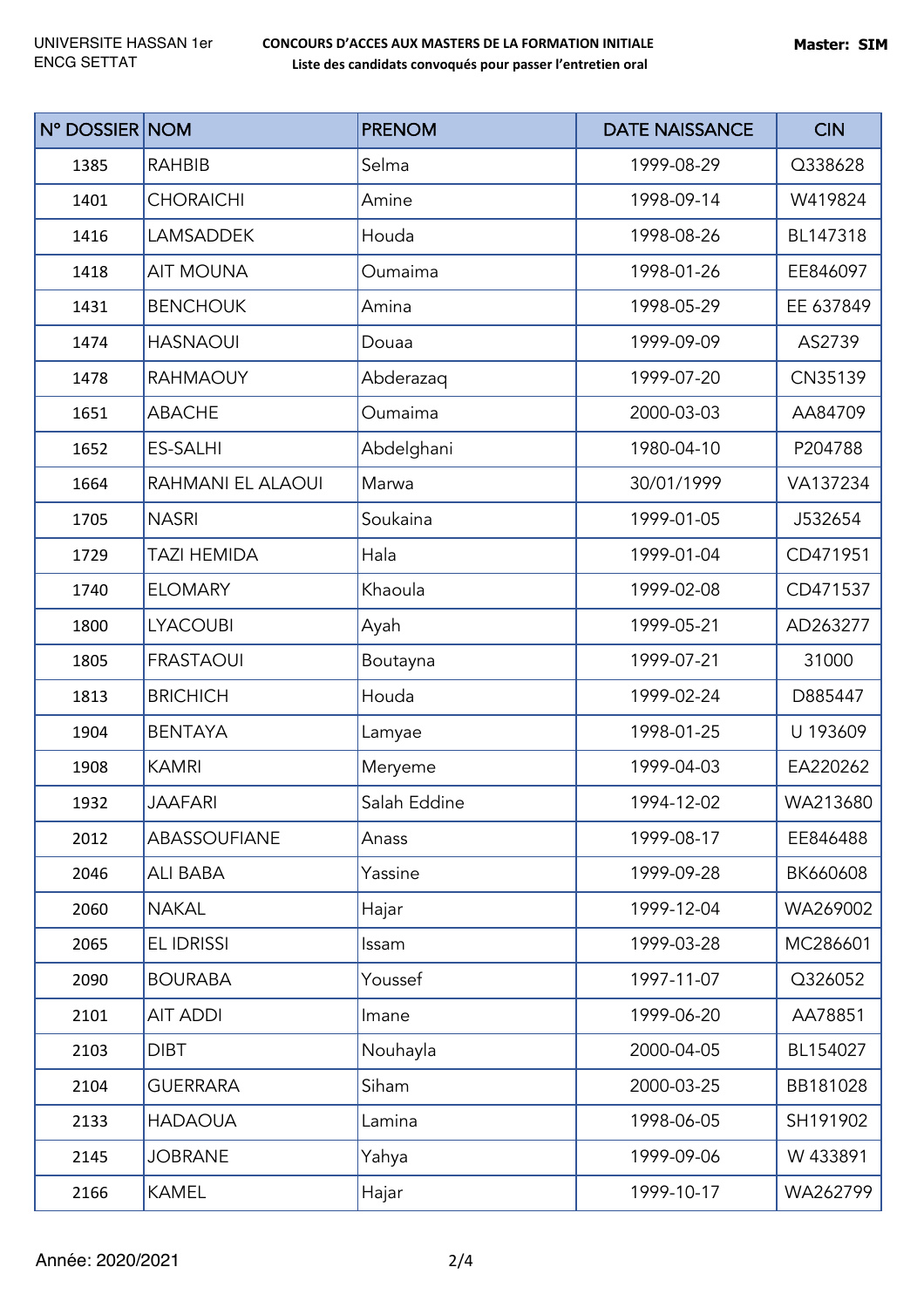| N° DOSSIER NOM |                       | <b>PRENOM</b>         | <b>DATE NAISSANCE</b> | <b>CIN</b> |
|----------------|-----------------------|-----------------------|-----------------------|------------|
| 2189           | <b>MIRA</b>           | Ahlam                 | 1999-11-08            | LB225444   |
| 2245           | <b>FATIMAEZZAHRAE</b> | Baaddi                | 1998-03-16            | Sh19978    |
| 2325           | <b>KHAFIF</b>         | Oussama               | 1999-11-12            | w429364    |
| 2382           | <b>MEZZARA</b>        | Meryem                | 1999-11-16            | W432987    |
| 2445           | <b>BENSLAOUI</b>      | Yassine               | 1997-09-08            | w364368    |
| 2629           | <b>MERZOUK</b>        | Mahmoud               | 1998-04-04            | BK640940   |
| 2636           | <b>LGOUR</b>          | Siham                 | 1998-10-06            | JE300987   |
| 2706           | <b>GOURINDA</b>       | Maha                  | 1999-06-30            | AD286844   |
| 2896           | <b>RIMA</b>           | Yassir                | 2000-10-19            | WA261490   |
| 2969           | <b>MOUAFAK</b>        | Amina                 | 1999-04-08            | W431957    |
| 3052           | <b>TANNAOUI</b>       | Amina                 | 1998-07-17            | BL142770   |
| 3232           | <b>ESSAIL</b>         | Layla                 | 1999-11-19            | N384961    |
| 3263           | <b>ZAZOULI</b>        | Imane                 | 1996-03-10            | HH110954   |
| 3521           | <b>ALLALI</b>         | Manal                 | 2000-01-03            | AD 295248  |
| 3526           | <b>EL AKKATI</b>      | Wissal                | 1999-12-04            | AA 46716   |
| 3532           | <b>BEKKAI</b>         | Meryem                | 1998-09-21            | AA75545    |
| 3603           | <b>AFANDI</b>         | Aya                   | 1998-07-28            | W421209    |
| 3622           | <b>ZAHAR</b>          | Oumaima               | 1999-09-18            | ib241742   |
| 3638           | <b>GOTAR</b>          | Jihad                 | 2000-01-01            | MC290246   |
| 3711           | <b>ESSAFAR</b>        | Abdelmoughit          | 1998-06-27            | LA168720   |
| 3750           | <b>AZEROUAL</b>       | Soumia                | 1996-08-03            | JE292735   |
| 3982           | LAYINE                | Oumaima               | 1999-01-05            | M 609320   |
| 4005           | <b>GHERIS</b>         | Noura                 | 1999-06-24            | EE842143   |
| 4061           | <b>GUEZRI</b>         | <b>Mohammed Amine</b> | 1993-12-23            | QA160449   |
| 4063           | <b>ZAITOUNI</b>       | Oumaima               | 1999-12-07            | BL150455   |
| 4081           | EL BAKKAL             | El Mahdi              | 1999-07-04            | CD285969   |
| 4082           | <b>BEN YAHIA</b>      | Houssam               | 1998-12-28            | Ta143429   |
| 4147           | <b>SIBAI</b>          | Rim                   | 1999-09-17            | BK679393.  |
| 4224           | <b>CHAHABA</b>        | Ibrahim               | 1999-01-12            | LA173593   |
| 4304           | <b>SNOUSSI AMOURI</b> | Abdessamad            | 1997-12-23            | CD284530   |